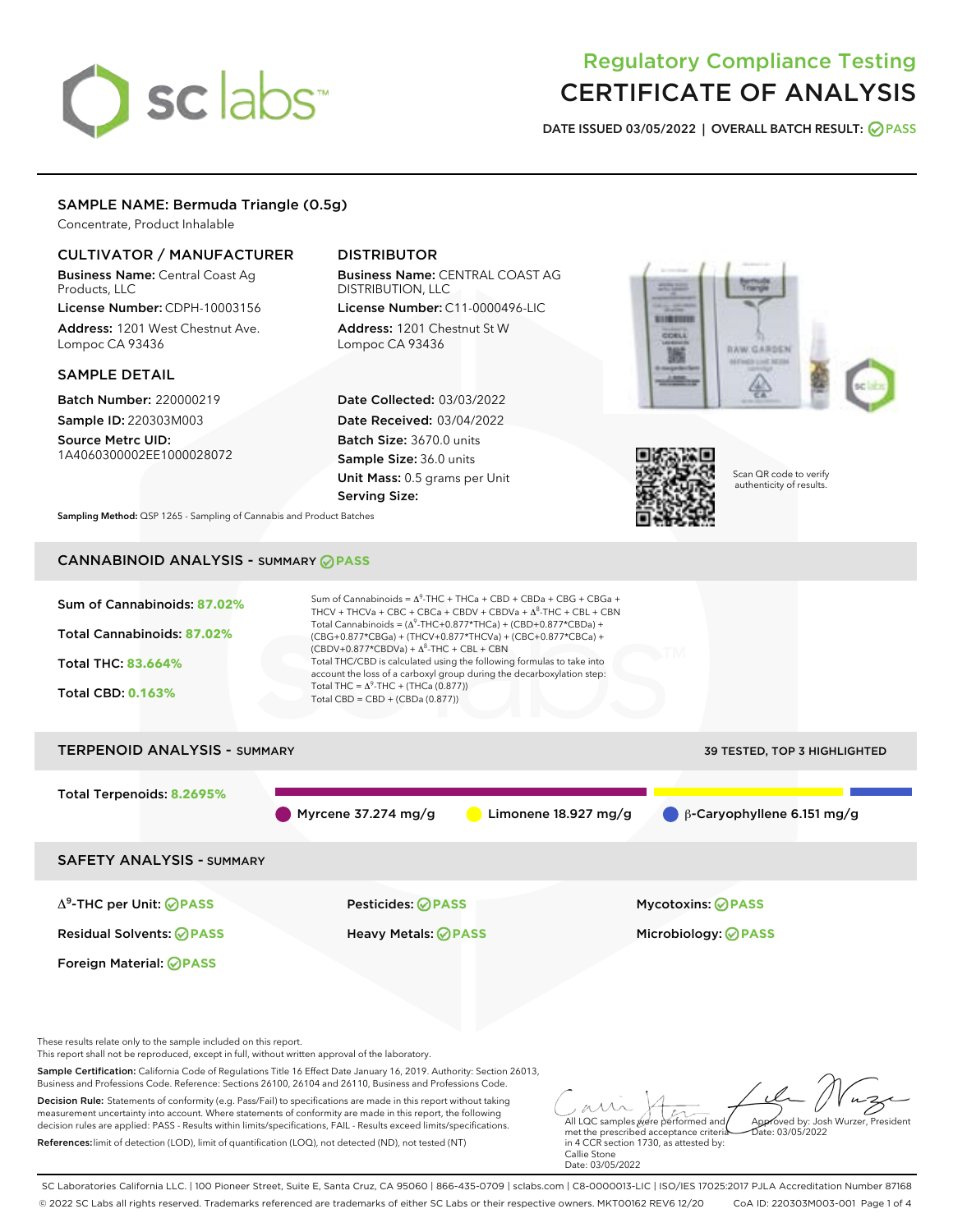



BERMUDA TRIANGLE (0.5G) | DATE ISSUED 03/05/2022 | OVERALL BATCH RESULT: @ PASS

#### CANNABINOID TEST RESULTS - 03/05/2022 2 PASS

Tested by high-performance liquid chromatography with diode-array detection (HPLC-DAD). **Method:** QSP 1157 - Analysis of Cannabinoids by HPLC-DAD

#### TOTAL CANNABINOIDS: **87.02%**

Total Cannabinoids (Total THC) + (Total CBD) + (Total CBG) + (Total THCV) + (Total CBC) +  $(Total$  CBDV) +  $\Delta$ <sup>8</sup>-THC + CBL + CBN

TOTAL THC: **83.664%** Total THC (Δ<sup>9</sup> -THC+0.877\*THCa)

TOTAL CBD: **0.163%**

Total CBD (CBD+0.877\*CBDa)

TOTAL CBG: 2.758% Total CBG (CBG+0.877\*CBGa)

TOTAL THCV: 0.44% Total THCV (THCV+0.877\*THCVa)

TOTAL CBC: ND Total CBC (CBC+0.877\*CBCa)

TOTAL CBDV: ND Total CBDV (CBDV+0.877\*CBDVa)

| <b>COMPOUND</b>  | LOD/LOQ<br>(mg/g)          | <b>MEASUREMENT</b><br><b>UNCERTAINTY</b><br>(mg/g) | <b>RESULT</b><br>(mg/g) | <b>RESULT</b><br>(%) |
|------------------|----------------------------|----------------------------------------------------|-------------------------|----------------------|
| $\Lambda^9$ -THC | 0.06 / 0.26                | ±22.422                                            | 836.64                  | 83.664               |
| <b>CBG</b>       | 0.06/0.19                  | ±0.847                                             | 27.58                   | 2.758                |
| <b>THCV</b>      | 0.1 / 0.2                  | ±0.17                                              | 4.4                     | 0.44                 |
| <b>CBD</b>       | 0.07/0.29                  | ±0.059                                             | 1.63                    | 0.163                |
| $\Delta^8$ -THC  | 0.1 / 0.4                  | N/A                                                | <b>ND</b>               | <b>ND</b>            |
| <b>THCa</b>      | 0.05/0.14                  | N/A                                                | <b>ND</b>               | <b>ND</b>            |
| <b>THCVa</b>     | 0.07/0.20                  | N/A                                                | <b>ND</b>               | <b>ND</b>            |
| <b>CBDa</b>      | 0.02/0.19                  | N/A                                                | <b>ND</b>               | <b>ND</b>            |
| <b>CBDV</b>      | 0.04 / 0.15                | N/A                                                | <b>ND</b>               | <b>ND</b>            |
| <b>CBDVa</b>     | 0.03/0.53                  | N/A                                                | <b>ND</b>               | <b>ND</b>            |
| <b>CBGa</b>      | 0.1 / 0.2                  | N/A                                                | <b>ND</b>               | <b>ND</b>            |
| <b>CBL</b>       | 0.06 / 0.24                | N/A                                                | <b>ND</b>               | <b>ND</b>            |
| <b>CBN</b>       | 0.1 / 0.3                  | N/A                                                | <b>ND</b>               | <b>ND</b>            |
| <b>CBC</b>       | 0.2 / 0.5                  | N/A                                                | <b>ND</b>               | <b>ND</b>            |
| <b>CBCa</b>      | 0.07/0.28                  | N/A                                                | <b>ND</b>               | <b>ND</b>            |
|                  | <b>SUM OF CANNABINOIDS</b> |                                                    | 870.2 mg/g              | 87.02%               |

#### **UNIT MASS: 0.5 grams per Unit**

| $\Delta^9$ -THC per Unit              | 1100 per-package limit | 418.32 mg/unit  | <b>PASS</b> |
|---------------------------------------|------------------------|-----------------|-------------|
| <b>Total THC per Unit</b>             |                        | 418.32 mg/unit  |             |
| <b>CBD per Unit</b>                   |                        | $0.82$ mg/unit  |             |
| <b>Total CBD per Unit</b>             |                        | $0.82$ mg/unit  |             |
| Sum of Cannabinoids<br>per Unit       |                        | $435.1$ mg/unit |             |
| <b>Total Cannabinoids</b><br>per Unit |                        | $435.1$ mg/unit |             |

| <b>COMPOUND</b>        | LOD/LOQ<br>(mg/g) | <b>MEASUREMENT</b><br><b>UNCERTAINTY</b><br>(mg/g) | <b>RESULT</b><br>(mg/g)                         | <b>RESULT</b><br>(%) |
|------------------------|-------------------|----------------------------------------------------|-------------------------------------------------|----------------------|
| <b>Myrcene</b>         | 0.008 / 0.025     | ±0.3727                                            | 37.274                                          | 3.7274               |
| Limonene               | 0.005 / 0.016     | ±0.2101                                            | 18.927                                          | 1.8927               |
| β-Caryophyllene        | 0.004 / 0.012     | ±0.1704                                            | 6.151                                           | 0.6151               |
| β-Pinene               | 0.004 / 0.014     | ±0.0329                                            | 3.692                                           | 0.3692               |
| $\alpha$ -Pinene       | 0.005 / 0.017     | ±0.0242                                            | 3.605                                           | 0.3605               |
| <b>Terpinolene</b>     | 0.008 / 0.026     | ±0.0558                                            | 3.511                                           | 0.3511               |
| Linalool               | 0.009 / 0.032     | ±0.0866                                            | 2.924                                           | 0.2924               |
| $\alpha$ -Humulene     | 0.009 / 0.029     | ±0.0396                                            | 1.585                                           | 0.1585               |
| β-Ocimene              | 0.006 / 0.020     | ±0.0290                                            | 1.158                                           | 0.1158               |
| Fenchol                | 0.010 / 0.034     | ±0.0291                                            | 0.968                                           | 0.0968               |
| <b>Terpineol</b>       | 0.009 / 0.031     | ±0.0450                                            | 0.942                                           | 0.0942               |
| Camphene               | 0.005 / 0.015     | ±0.0033                                            | 0.367                                           | 0.0367               |
| trans-ß-Farnesene      | 0.008 / 0.025     | ±0.0090                                            | 0.327                                           | 0.0327               |
| $\alpha$ -Bisabolol    | 0.008 / 0.026     | ±0.0084                                            | 0.202                                           | 0.0202               |
| <b>Borneol</b>         | 0.005 / 0.016     | ±0.0060                                            | 0.184                                           | 0.0184               |
| Guaiol                 | 0.009 / 0.030     | ±0.0059                                            | 0.160                                           | 0.0160               |
| $\alpha$ -Phellandrene | 0.006 / 0.020     | ±0.0013                                            | 0.121                                           | 0.0121               |
| <b>Nerolidol</b>       | 0.006 / 0.019     | ±0.0057                                            | 0.117                                           | 0.0117               |
| $\alpha$ -Terpinene    | 0.005 / 0.017     | ±0.0012                                            | 0.102                                           | 0.0102               |
| Fenchone               | 0.009 / 0.028     | ±0.0021                                            | 0.092                                           | 0.0092               |
| $\gamma$ -Terpinene    | 0.006 / 0.018     | ±0.0012                                            | 0.090                                           | 0.0090               |
| $\Delta^3$ -Carene     | 0.005 / 0.018     | ±0.0010                                            | 0.086                                           | 0.0086               |
| Caryophyllene<br>Oxide | 0.010 / 0.033     | ±0.0017                                            | 0.048                                           | 0.0048               |
| <b>Citronellol</b>     | 0.003 / 0.010     | ±0.0015                                            | 0.039                                           | 0.0039               |
| Geraniol               | 0.002 / 0.007     | ±0.0008                                            | 0.023                                           | 0.0023               |
| p-Cymene               | 0.005 / 0.016     | N/A                                                | <loq< td=""><td><loq< td=""></loq<></td></loq<> | <loq< td=""></loq<>  |
| Eucalyptol             | 0.006 / 0.018     | N/A                                                | <loq< td=""><td><loq< td=""></loq<></td></loq<> | <loq< td=""></loq<>  |
| Sabinene Hydrate       | 0.006 / 0.022     | N/A                                                | <loq< td=""><td><loq< td=""></loq<></td></loq<> | <loq< td=""></loq<>  |
| Nerol                  | 0.003 / 0.011     | N/A                                                | <loq< td=""><td><loq< td=""></loq<></td></loq<> | <loq< td=""></loq<>  |
| Sabinene               | 0.004 / 0.014     | N/A                                                | <b>ND</b>                                       | ND                   |
| Isopulegol             | 0.005 / 0.016     | N/A                                                | ND                                              | ND                   |
| Camphor                | 0.006 / 0.019     | N/A                                                | <b>ND</b>                                       | ND                   |
| Isoborneol             | 0.004 / 0.012     | N/A                                                | ND                                              | ND                   |
| Menthol                | 0.008 / 0.025     | N/A                                                | ND                                              | ND                   |
| Pulegone               | 0.003 / 0.011     | N/A                                                | ND                                              | ND                   |
| <b>Geranyl Acetate</b> | 0.004 / 0.014     | N/A                                                | ND                                              | ND                   |
| $\alpha$ -Cedrene      | 0.005 / 0.016     | N/A                                                | ND                                              | ND                   |
| Valencene              | 0.009 / 0.030     | N/A                                                | <b>ND</b>                                       | ND                   |

Cedrol 0.008 / 0.027 N/A ND ND TOTAL TERPENOIDS 82.695 mg/g 8.2695%

SC Laboratories California LLC. | 100 Pioneer Street, Suite E, Santa Cruz, CA 95060 | 866-435-0709 | sclabs.com | C8-0000013-LIC | ISO/IES 17025:2017 PJLA Accreditation Number 87168 © 2022 SC Labs all rights reserved. Trademarks referenced are trademarks of either SC Labs or their respective owners. MKT00162 REV6 12/20 CoA ID: 220303M003-001 Page 2 of 4

#### TERPENOID TEST RESULTS - 03/05/2022

Terpene analysis utilizing gas chromatography-flame ionization detection (GC-FID). **Method:** QSP 1192 - Analysis of Terpenoids by GC-FID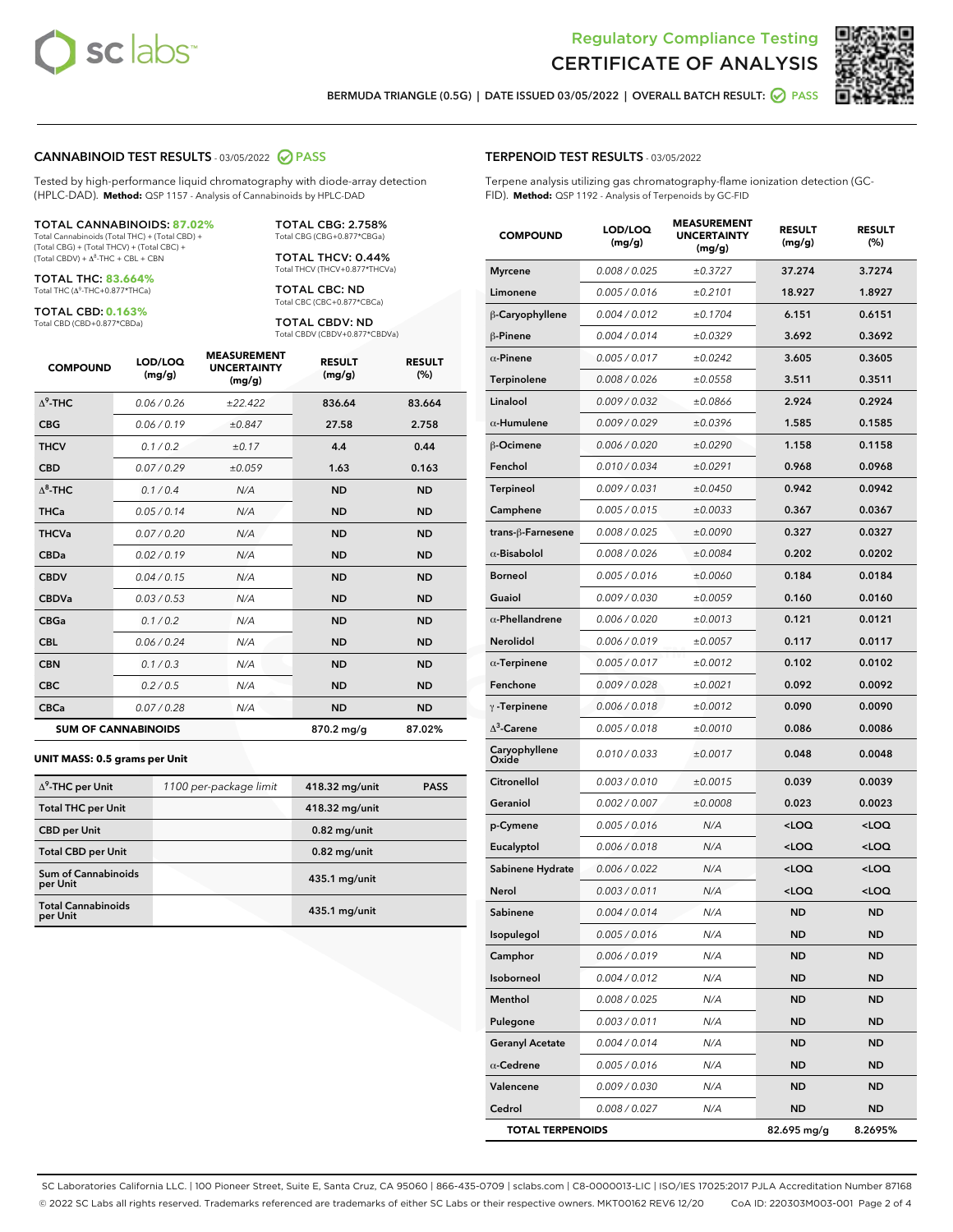



BERMUDA TRIANGLE (0.5G) | DATE ISSUED 03/05/2022 | OVERALL BATCH RESULT: @ PASS

#### CATEGORY 1 PESTICIDE TEST RESULTS - 03/05/2022 2 PASS

Pesticide and plant growth regulator analysis utilizing high-performance liquid chromatography-mass spectrometry (HPLC-MS) or gas chromatography-mass spectrometry (GC-MS). \*GC-MS utilized where indicated. **Method:** QSP 1212 - Analysis of Pesticides and Mycotoxins by LC-MS or QSP 1213 - Analysis of Pesticides by GC-MS

| <b>COMPOUND</b>             | LOD/LOQ<br>$(\mu g/g)$ | <b>ACTION</b><br>LIMIT<br>$(\mu g/g)$ | <b>MEASUREMENT</b><br><b>UNCERTAINTY</b><br>$(\mu g/g)$ | <b>RESULT</b><br>$(\mu g/g)$ | <b>RESULT</b> |
|-----------------------------|------------------------|---------------------------------------|---------------------------------------------------------|------------------------------|---------------|
| Aldicarb                    | 0.03 / 0.08            | $\ge$ LOD                             | N/A                                                     | <b>ND</b>                    | <b>PASS</b>   |
| Carbofuran                  | 0.02 / 0.05            | $>$ LOD                               | N/A                                                     | <b>ND</b>                    | <b>PASS</b>   |
| Chlordane*                  | 0.03/0.08              | $>$ LOD                               | N/A                                                     | <b>ND</b>                    | <b>PASS</b>   |
| Chlorfenapyr*               | 0.03/0.10              | $>$ LOD                               | N/A                                                     | <b>ND</b>                    | <b>PASS</b>   |
| Chlorpyrifos                | 0.02 / 0.06            | $>$ LOD                               | N/A                                                     | <b>ND</b>                    | <b>PASS</b>   |
| Coumaphos                   | 0.02 / 0.07            | $\ge$ LOD                             | N/A                                                     | <b>ND</b>                    | <b>PASS</b>   |
| Daminozide                  | 0.02 / 0.07            | $>$ LOD                               | N/A                                                     | <b>ND</b>                    | <b>PASS</b>   |
| <b>Dichlorvos</b><br>(DDVP) | 0.03 / 0.09            | $>$ LOD                               | N/A                                                     | <b>ND</b>                    | <b>PASS</b>   |
| <b>Dimethoate</b>           | 0.03 / 0.08            | $\ge$ LOD                             | N/A                                                     | <b>ND</b>                    | <b>PASS</b>   |
| Ethoprophos                 | 0.03/0.10              | $\ge$ LOD                             | N/A                                                     | <b>ND</b>                    | <b>PASS</b>   |
| Etofenprox                  | 0.02 / 0.06            | $\ge$ LOD                             | N/A                                                     | <b>ND</b>                    | <b>PASS</b>   |
| Fenoxycarb                  | 0.03/0.08              | $\ge$ LOD                             | N/A                                                     | <b>ND</b>                    | <b>PASS</b>   |
| Fipronil                    | 0.03/0.08              | $\ge$ LOD                             | N/A                                                     | <b>ND</b>                    | <b>PASS</b>   |
| <b>Imazalil</b>             | 0.02/0.06              | $>$ LOD                               | N/A                                                     | <b>ND</b>                    | <b>PASS</b>   |
| <b>Methiocarb</b>           | 0.02 / 0.07            | $\ge$ LOD                             | N/A                                                     | <b>ND</b>                    | <b>PASS</b>   |
| Parathion-methyl            | 0.03/0.10              | $\ge$ LOD                             | N/A                                                     | <b>ND</b>                    | <b>PASS</b>   |
| <b>Mevinphos</b>            | 0.03/0.09              | $>$ LOD                               | N/A                                                     | <b>ND</b>                    | <b>PASS</b>   |
| Paclobutrazol               | 0.02 / 0.05            | $>$ LOD                               | N/A                                                     | <b>ND</b>                    | <b>PASS</b>   |
| Propoxur                    | 0.03/0.09              | $\ge$ LOD                             | N/A                                                     | <b>ND</b>                    | <b>PASS</b>   |
| Spiroxamine                 | 0.03 / 0.08            | $\ge$ LOD                             | N/A                                                     | <b>ND</b>                    | <b>PASS</b>   |
| Thiacloprid                 | 0.03/0.10              | $>$ LOD                               | N/A                                                     | <b>ND</b>                    | <b>PASS</b>   |
|                             |                        |                                       |                                                         |                              |               |

#### CATEGORY 2 PESTICIDE TEST RESULTS - 03/05/2022 @ PASS

| <b>COMPOUND</b>          | LOD/LOQ<br>$(\mu g/g)$ | <b>ACTION</b><br><b>LIMIT</b><br>$(\mu g/g)$ | <b>MEASUREMENT</b><br><b>UNCERTAINTY</b><br>$(\mu g/g)$ | <b>RESULT</b><br>$(\mu g/g)$ | <b>RESULT</b> |
|--------------------------|------------------------|----------------------------------------------|---------------------------------------------------------|------------------------------|---------------|
| Abamectin                | 0.03/0.10              | 0.1                                          | N/A                                                     | <b>ND</b>                    | <b>PASS</b>   |
| Acephate                 | 0.02/0.07              | 0.1                                          | N/A                                                     | <b>ND</b>                    | <b>PASS</b>   |
| Acequinocyl              | 0.02/0.07              | 0.1                                          | N/A                                                     | <b>ND</b>                    | <b>PASS</b>   |
| Acetamiprid              | 0.02/0.05              | 0.1                                          | N/A                                                     | <b>ND</b>                    | <b>PASS</b>   |
| Azoxystrobin             | 0.02 / 0.07            | 0.1                                          | N/A                                                     | <b>ND</b>                    | <b>PASS</b>   |
| <b>Bifenazate</b>        | 0.01/0.04              | 0.1                                          | N/A                                                     | <b>ND</b>                    | <b>PASS</b>   |
| <b>Bifenthrin</b>        | 0.02 / 0.05            | 3                                            | N/A                                                     | <b>ND</b>                    | <b>PASS</b>   |
| <b>Boscalid</b>          | 0.03/0.09              | 0.1                                          | N/A                                                     | <b>ND</b>                    | <b>PASS</b>   |
| Captan                   | 0.19/0.57              | 0.7                                          | N/A                                                     | <b>ND</b>                    | <b>PASS</b>   |
| Carbaryl                 | 0.02/0.06              | 0.5                                          | N/A                                                     | <b>ND</b>                    | <b>PASS</b>   |
| Chlorantranilip-<br>role | 0.04/0.12              | 10                                           | N/A                                                     | <b>ND</b>                    | <b>PASS</b>   |
| Clofentezine             | 0.03/0.09              | 0.1                                          | N/A                                                     | <b>ND</b>                    | <b>PASS</b>   |

#### CATEGORY 2 PESTICIDE TEST RESULTS - 03/05/2022 continued

| <b>COMPOUND</b>               | LOD/LOQ<br>(µg/g) | <b>ACTION</b><br>LIMIT<br>(µg/g) | <b>MEASUREMENT</b><br><b>UNCERTAINTY</b><br>$(\mu g/g)$ | <b>RESULT</b><br>$(\mu g/g)$ | <b>RESULT</b> |
|-------------------------------|-------------------|----------------------------------|---------------------------------------------------------|------------------------------|---------------|
| Cyfluthrin                    | 0.12 / 0.38       | 2                                | N/A                                                     | <b>ND</b>                    | <b>PASS</b>   |
| Cypermethrin                  | 0.11/0.32         | 1                                | N/A                                                     | <b>ND</b>                    | <b>PASS</b>   |
| <b>Diazinon</b>               | 0.02 / 0.05       | 0.1                              | N/A                                                     | <b>ND</b>                    | <b>PASS</b>   |
| Dimethomorph                  | 0.03 / 0.09       | 2                                | N/A                                                     | <b>ND</b>                    | <b>PASS</b>   |
| Etoxazole                     | 0.02 / 0.06       | 0.1                              | N/A                                                     | <b>ND</b>                    | <b>PASS</b>   |
| Fenhexamid                    | 0.03 / 0.09       | 0.1                              | N/A                                                     | <b>ND</b>                    | <b>PASS</b>   |
| Fenpyroximate                 | 0.02 / 0.06       | 0.1                              | N/A                                                     | <b>ND</b>                    | <b>PASS</b>   |
| Flonicamid                    | 0.03 / 0.10       | 0.1                              | N/A                                                     | <b>ND</b>                    | <b>PASS</b>   |
| Fludioxonil                   | 0.03 / 0.10       | 0.1                              | N/A                                                     | <b>ND</b>                    | <b>PASS</b>   |
| Hexythiazox                   | 0.02 / 0.07       | 0.1                              | N/A                                                     | <b>ND</b>                    | <b>PASS</b>   |
| Imidacloprid                  | 0.04 / 0.11       | 5                                | N/A                                                     | <b>ND</b>                    | <b>PASS</b>   |
| Kresoxim-methyl               | 0.02 / 0.07       | 0.1                              | N/A                                                     | <b>ND</b>                    | <b>PASS</b>   |
| <b>Malathion</b>              | 0.03 / 0.09       | 0.5                              | N/A                                                     | <b>ND</b>                    | <b>PASS</b>   |
| Metalaxyl                     | 0.02 / 0.07       | $\overline{c}$                   | N/A                                                     | <b>ND</b>                    | <b>PASS</b>   |
| Methomyl                      | 0.03 / 0.10       | 1                                | N/A                                                     | <b>ND</b>                    | <b>PASS</b>   |
| Myclobutanil                  | 0.03/0.09         | 0.1                              | N/A                                                     | <b>ND</b>                    | <b>PASS</b>   |
| Naled                         | 0.02 / 0.07       | 0.1                              | N/A                                                     | <b>ND</b>                    | <b>PASS</b>   |
| Oxamyl                        | 0.04 / 0.11       | 0.5                              | N/A                                                     | <b>ND</b>                    | <b>PASS</b>   |
| Pentachloronitro-<br>benzene* | 0.03/0.09         | 0.1                              | N/A                                                     | <b>ND</b>                    | <b>PASS</b>   |
| Permethrin                    | 0.04 / 0.12       | 0.5                              | N/A                                                     | <b>ND</b>                    | <b>PASS</b>   |
| Phosmet                       | 0.03 / 0.10       | 0.1                              | N/A                                                     | <b>ND</b>                    | <b>PASS</b>   |
| Piperonyl<br><b>Butoxide</b>  | 0.02 / 0.07       | 3                                | N/A                                                     | <b>ND</b>                    | <b>PASS</b>   |
| Prallethrin                   | 0.03 / 0.08       | 0.1                              | N/A                                                     | <b>ND</b>                    | <b>PASS</b>   |
| Propiconazole                 | 0.02 / 0.07       | 0.1                              | N/A                                                     | <b>ND</b>                    | <b>PASS</b>   |
| Pyrethrins                    | 0.04 / 0.12       | 0.5                              | N/A                                                     | <b>ND</b>                    | <b>PASS</b>   |
| Pyridaben                     | 0.02 / 0.07       | 0.1                              | N/A                                                     | <b>ND</b>                    | <b>PASS</b>   |
| Spinetoram                    | 0.02 / 0.07       | 0.1                              | N/A                                                     | <b>ND</b>                    | <b>PASS</b>   |
| Spinosad                      | 0.02 / 0.07       | 0.1                              | N/A                                                     | <b>ND</b>                    | <b>PASS</b>   |
| Spiromesifen                  | 0.02 / 0.05       | 0.1                              | N/A                                                     | <b>ND</b>                    | <b>PASS</b>   |
| Spirotetramat                 | 0.02 / 0.06       | 0.1                              | N/A                                                     | <b>ND</b>                    | <b>PASS</b>   |
| Tebuconazole                  | 0.02 / 0.07       | 0.1                              | N/A                                                     | <b>ND</b>                    | <b>PASS</b>   |
| Thiamethoxam                  | 0.03 / 0.10       | 5                                | N/A                                                     | <b>ND</b>                    | <b>PASS</b>   |
| Trifloxystrobin               | 0.03 / 0.08       | 0.1                              | N/A                                                     | <b>ND</b>                    | <b>PASS</b>   |

SC Laboratories California LLC. | 100 Pioneer Street, Suite E, Santa Cruz, CA 95060 | 866-435-0709 | sclabs.com | C8-0000013-LIC | ISO/IES 17025:2017 PJLA Accreditation Number 87168 © 2022 SC Labs all rights reserved. Trademarks referenced are trademarks of either SC Labs or their respective owners. MKT00162 REV6 12/20 CoA ID: 220303M003-001 Page 3 of 4